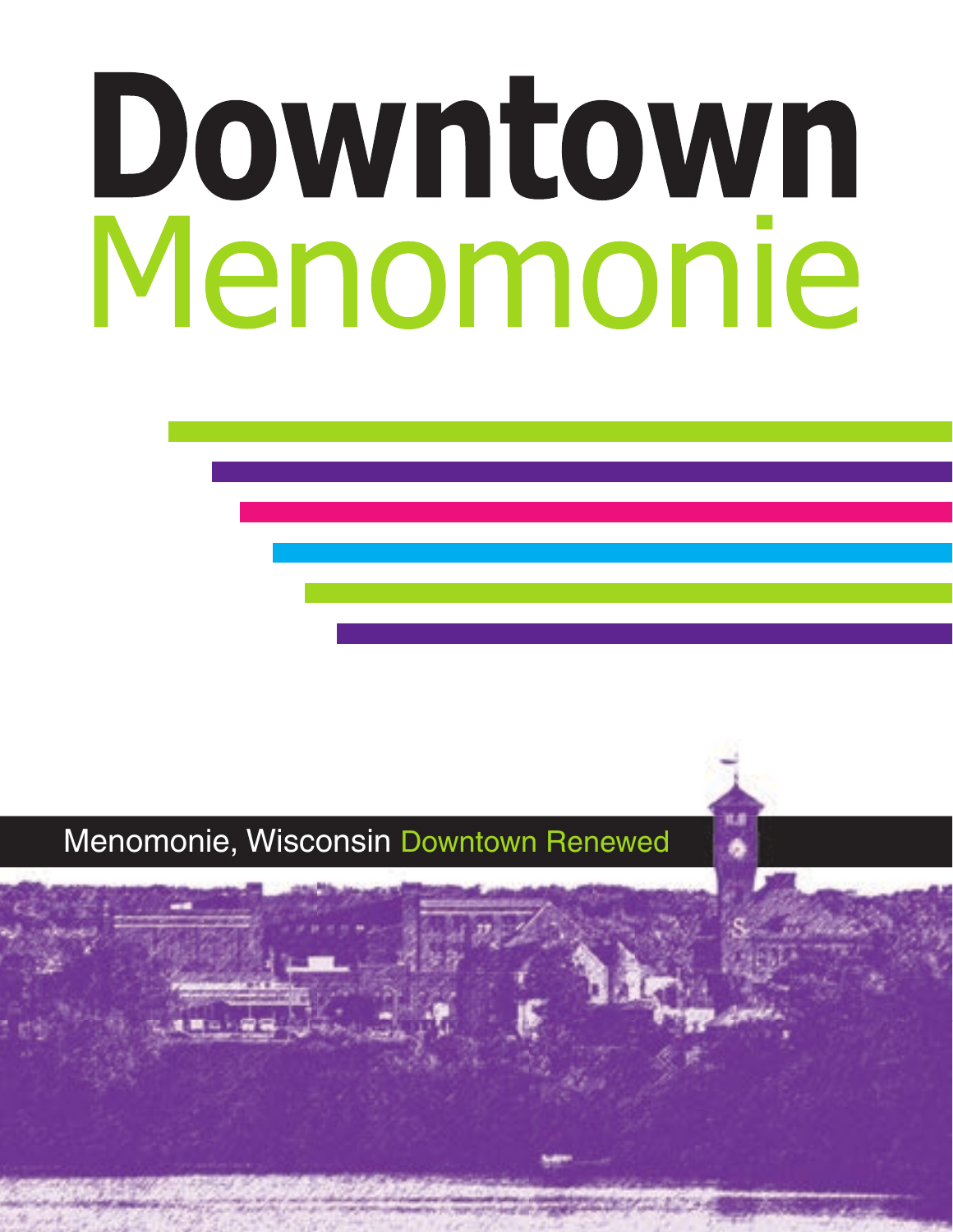### **DOWNTOWN MENOMONIE**

Welcome to Downtown Menomonie, located in the center of a vibrant community, filled with energy that is evident throughout. It is a place where many things happen because they are planned, and the potential for more activities is always a possibility. It is compact, allowing that energy to be contagious between public spaces, between buildings, and between events. As a place of exchange, it is a good place to do business, but more important, it is a place where families, entrepreneurs, thinkers, faculty, and students live, socialize and create the innovations that will shape the economic and cultural future of Western Wisconsin.

### **PRIME MARKET**

The Downtown Trade area population is 40,987 and is projected to increase to 43,441 by 2016.

UW-Stout student purchases are estimated at \$7.6 million on clothing and entertainment expenditures during the 9 month school year.

# **DOWNTOWN HIGHLIGHTS**

- $\odot$  Ranked #15 in top Small Towns in America by Smithsonian Magazine in 2012
- $\odot$  National Register of Historic Places
- $\odot$  Mabel Tainter Center for the Arts
- **<sup>O</sup>** University of Wisconsin-Stout
- Menomonie Market Food Co-op
- **Active Main Street Program**
- <sup>O</sup> Large Variety of Retail and Dining
- <sup>O</sup> Assortment of Events Throughout Year

**MENOMONIE**

## **ABOUT MENOMONIE**

Menomonie has a population of 16,000, and is a traditional, yet progressive city. A portion of our Main Street has been designated a National Historic District, and is anchored by the restored Victorian-Era Mabel Tainter Center for the Arts. We invite you to attend an evening at the theater, walk along the beautiful Lake Menomin in the heart of the city, attend summertime concerts and ice cream socials in one of our many parks, sporting events, festivals, and the many other traditions that Menomonie has to offer.

Menomonie is also a progressive community, with a thriving industrial base that includes 3M, Ford Motor Company, Wal-Mart Distribution Center, ConAgra Foods-Swiss Miss, Cardinal FG, Andersen Windows, Phillips Plastics Corporation, and several other industrial facilities. We are privileged to have a state-of-the-art Hospital and Medical Center (which are part of the Mayo Clinic Health System), a beautiful Library overlooking the shores of Lake Menomin, an excellent K-12 school system, and the Chippewa Valley Technical College.

The University of Wisconsin-Stout is also a valued member of our community. UW-Stout has an international reputation for its excellent degree programs in business, industry, technology, education, human development, and art and design.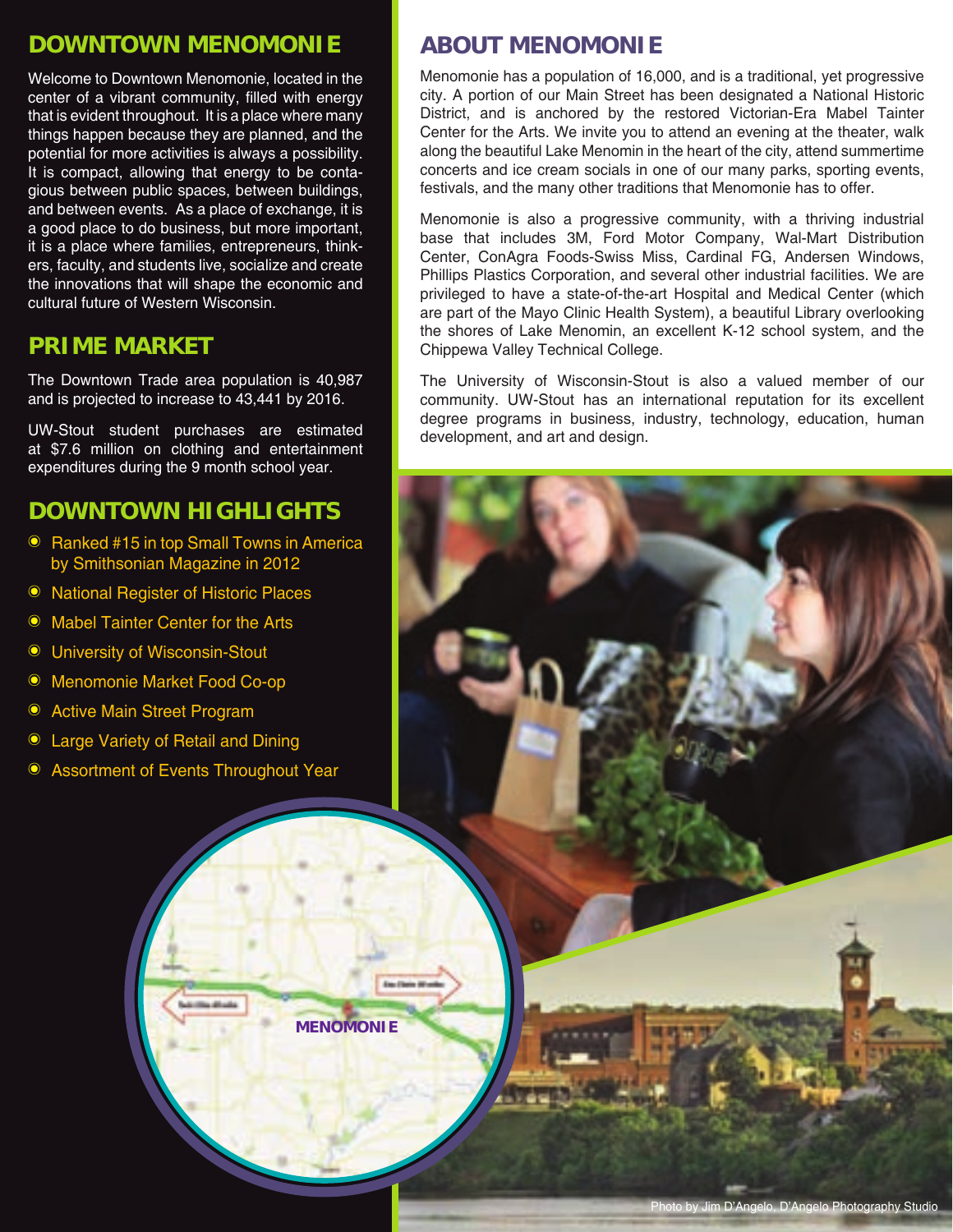### **Downtown Menomonie's Market**

With the University of Wisconsin-Stout in the heart of Downtown Menomonie, there is a vibrant customer base of people that visit and work in downtown.

Extensive market research demonstrates that Downtown Menomonie has existing capacity to support **additional** stores in its thriving downtown. An estimated **78,400 gross leasable area**.

|                                | <b>Downtown Menomonie Supportable Space</b> |  |  |
|--------------------------------|---------------------------------------------|--|--|
| <b>Ry Merchandise Category</b> |                                             |  |  |

| <b>Py Morthando Salogory</b> |  |
|------------------------------|--|
| (Gross Leasable Area)        |  |

| <b>Merchandise Category</b>             | 2010   | 2015   |
|-----------------------------------------|--------|--------|
| <b>Convenience Retailers</b>            |        |        |
| <b>Convenience Grocery</b>              | 2,000  | 2,000  |
| <b>Drug Stores</b>                      | 14,000 | 14,000 |
| Hardware                                | 7,500  | 7,500  |
| <b>Food/Health Stores</b>               | 1,200  | 1,200  |
| <b>Food Service</b>                     |        |        |
| <b>Full Service Restaurants</b>         | 9,000  | 12,000 |
| <b>Limited Service Restaurants</b>      | 6,000  | 6,000  |
| Ice Cream/Yogurt                        | 1,500  | 1,500  |
| Donut/Bagel                             | 2,500  | 2,500  |
| Coffee                                  | 2,000  | 2,000  |
| <b>Subtotal</b>                         | 45,700 | 48,700 |
| <b>Shopping Goods</b>                   |        |        |
| <b>Women's Clothing</b>                 | 6,000  | 6,000  |
| <b>Family Clothing</b>                  | 4,000  | 5,000  |
| Accessories                             | 600    | 600    |
| <b>Shoes</b>                            | 3,000  | 3,000  |
| <b>Furniture and Home Furnishings</b>   | 5,000  | 5,000  |
| Radio, TV & Electronics                 | 2,500  | 2,500  |
| Computers, Software, Music              | 1,000  | 1,000  |
| <b>Sporting Goods</b>                   | 3,000  | 3,000  |
| Hobby, Toy & Game                       | 1,600  | 1,600  |
| <b>Gift &amp; Novelty</b>               | 2,500  | 3,000  |
| Sewing                                  | 2,500  | 2,500  |
| <b>Other Health &amp; Personal Care</b> | 1,000  | 1,000  |
| <b>Subtotal</b>                         | 32,700 | 34,200 |
| <b>Total</b>                            | 78,400 | 82,900 |



Source: McComb Group, Ltd.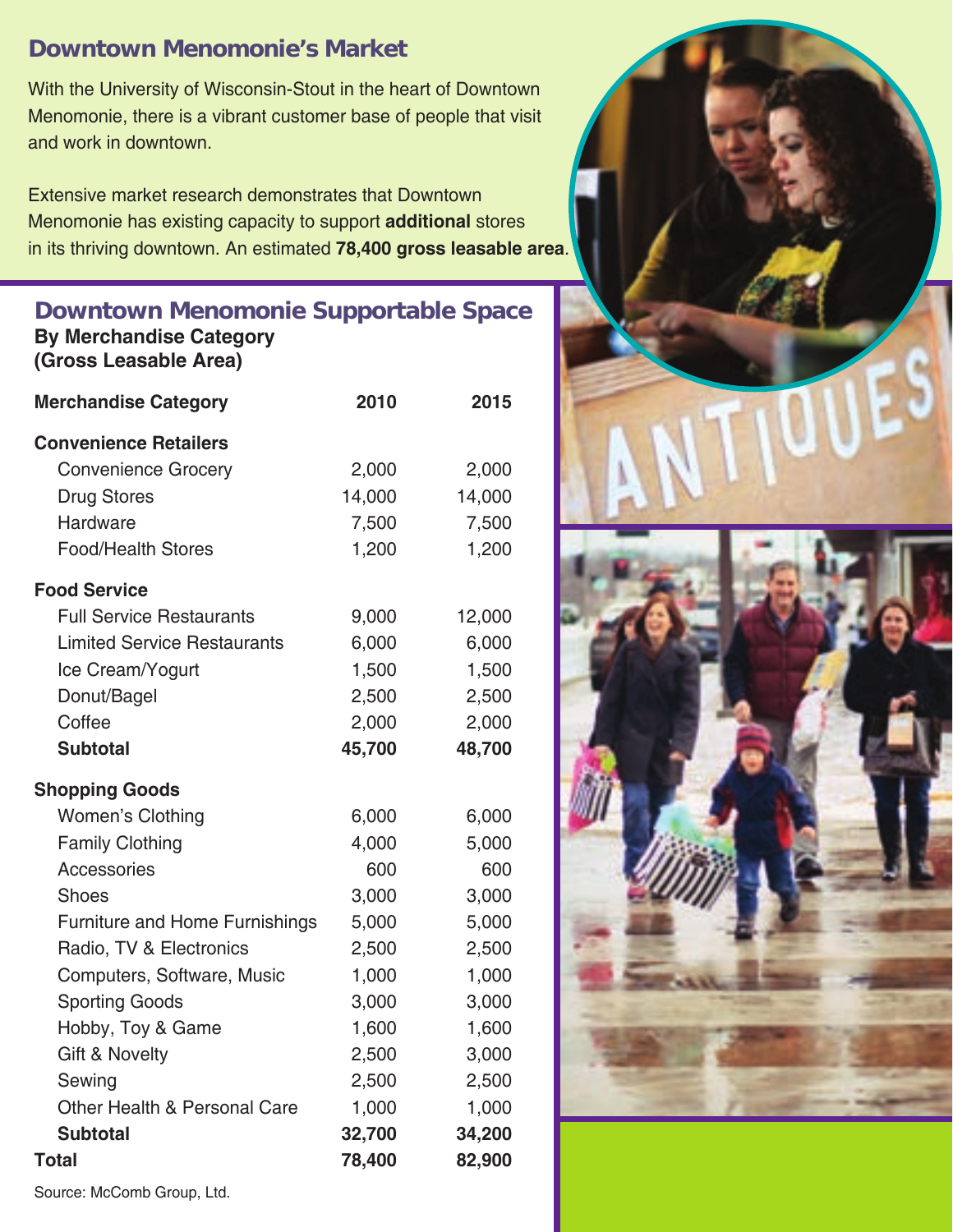Menomonie's Downtown trade area households are expected to increase at an annual growth rate of 1.2% from 15,211 in 2011 to 16,142 in 2016.

### **Downtown and Secondary Trade Areas Population and Households: 2000 Census; 2011 and 2016 Estimated**

|                           | <b>Downtown Trade Area</b> | <b>Secondary Trade Area</b> | <b>Total Trade Area</b> |
|---------------------------|----------------------------|-----------------------------|-------------------------|
| <b>Population</b>         |                            |                             |                         |
| 2000                      | 36,319                     | 23,858                      | 60,177                  |
| 2011E                     | 40,987                     | 26,046                      | 67,033                  |
| 2016E                     | 43,441                     | 27,303                      | 70,744                  |
| <b>Annual Growth Rate</b> |                            |                             |                         |
| 2000-2011E                | 1.11%                      | .80%                        | .99%                    |
| 2011-2016E                | 1.17%                      | .95%                        | 1.08%                   |
| <b>Households</b>         |                            |                             |                         |
| 2000                      | 13,004                     | 8,793                       | 21,797                  |
| 2011E                     | 15,211                     | 10,141                      | 25,352                  |
| 2016E                     | 16,142                     | 10,807                      | 26,949                  |
| <b>Annual Growth Rate</b> |                            |                             |                         |
| 2000-2011E                | 1.44%                      | 1.31%                       | 1.38%                   |
| 2011-2016E                | 1.20%                      | 1.28%                       | 1.23%                   |

### *E: Estimated*

*Source: US Census, Scan/US, Inc. and McComb Group, Ltd.* 

The average household income of the downtown trade area is estimated to grow to an average of \$70,479 by 2016.

### **Downtown and Secondary Trade Areas Average Household Income: 2000 Census: 2011 and 2016 Estimated**

|                         | <b>Downtown Trade Area</b> | <b>Secondary Trade Area</b> | <b>Total Trade Area</b> |
|-------------------------|----------------------------|-----------------------------|-------------------------|
| Average                 |                            |                             |                         |
| <b>Household Income</b> |                            |                             |                         |
| 2000                    | \$49,935                   | \$53,682                    | \$53,903                |
| 2011E                   | \$62,989                   | \$65,447                    | \$62,715                |
| 2016E                   | \$70,479                   | \$72,140                    | \$67,370                |

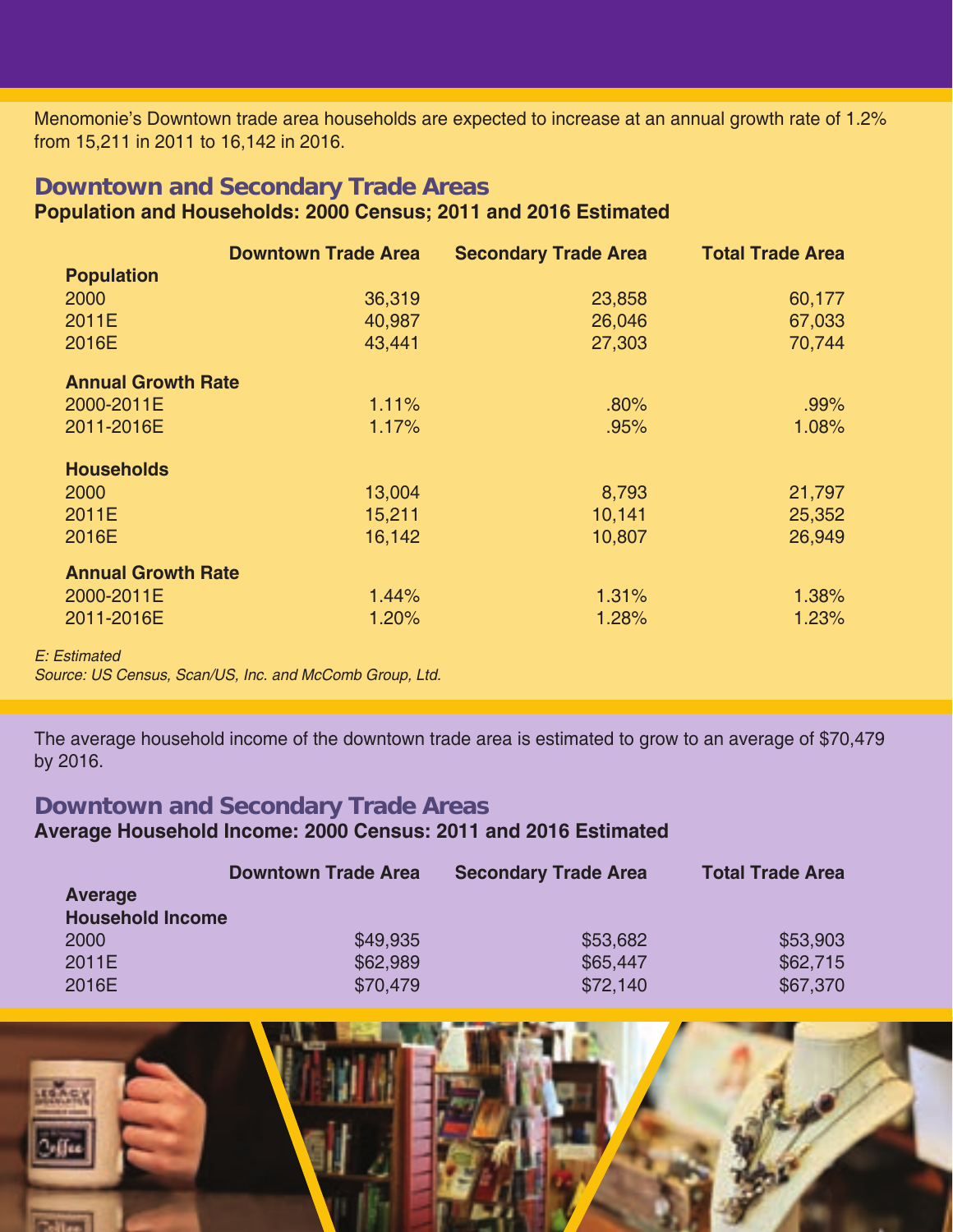### **University of Wisconsin-Stout**

With over **9,000 students** and close to **1,500 employees**, the University of Wisconsin-Stout (UW-Stout) provides a strong customer base for the downtown businesses. UW-Stout also serves as an attraction for conferences, sporting events and receptions drawing additional customers to Downtown Menomonie and contributing an estimated **\$115 million** in economic impact to the region. According to research conducted by Economic Modeling Specialists International (EMSI), UW-Stout drew approximately **65,200 visitors** in 2010-11.

Research was conducted of UW-Stout students and staff eating and spending habits. The total estimated clothing expenditures for students is **\$3.1 million** and an estimated \$4.5 million on entertainment during the school year. These estimates demonstrate that UW-Stout students represent a significant opportunity for Downtown Menomonie to capture additional student spending.

### **Estimated Spending for Clothing and Entertainment Per School Year**

|                    | <b>Live On Campus</b> |             | <b>Live Off Campus</b> |                   |              |
|--------------------|-----------------------|-------------|------------------------|-------------------|--------------|
| <b>Item</b>        | <b>Per Capita</b>     | Total       | <b>Per Capita</b>      | <b>Total</b>      | <b>Total</b> |
| Eau Claire         | \$310                 | \$973,000   |                        | \$355 \$2,194,000 | \$3,167,000  |
| <b>Twin Cities</b> | \$383                 | \$1,200,000 |                        | \$533 \$3,300,000 | \$4,500,000  |

Source: McComb Group, Ltd.

A significant portion of UW-Stout staff stay in Menomonie after work for a variety reasons. Overall, UW-Stout staff members stay in Menomonie after work about 9,000 times per month with dining and shopping being the most frequent activities.

### **UW-Stout Staff**

### **Monthly Frequency of Staying in Menomonie After Work**

|                          | <b>Live in Menomonie</b> |              | <b>Live Elsewhere</b> |              |              |
|--------------------------|--------------------------|--------------|-----------------------|--------------|--------------|
| <b>Activity</b>          | <b>Per Capita</b>        | <b>Total</b> | <b>Per Capita</b>     | <b>Total</b> | <b>Total</b> |
| Shopping                 | 1.89                     | 1,271        | 1.75                  | 1,184        | 2,455        |
| <b>Dining</b>            | 1.90                     | 1,280        | 1.63                  | 1,099        | 2,379        |
| <b>Entertainment</b>     | .48                      | 322          | .41                   | 279          | 601          |
| <b>Special Events</b>    | .62                      | 417          | .53                   | 356          | 773          |
| <b>Personal Business</b> | .99                      | 666          | .95                   | 644          | 1,310        |
| <b>Business Meeting</b>  | .57                      | 380          | .51                   | 388          | 735          |
| Other                    | .52                      | 347          | .57                   | 388          | 735          |
| <b>Total</b>             | 6.97                     | 4,683        | 6.35                  | 4,295        | 8,978        |

Source: McComb Group, Ltd.



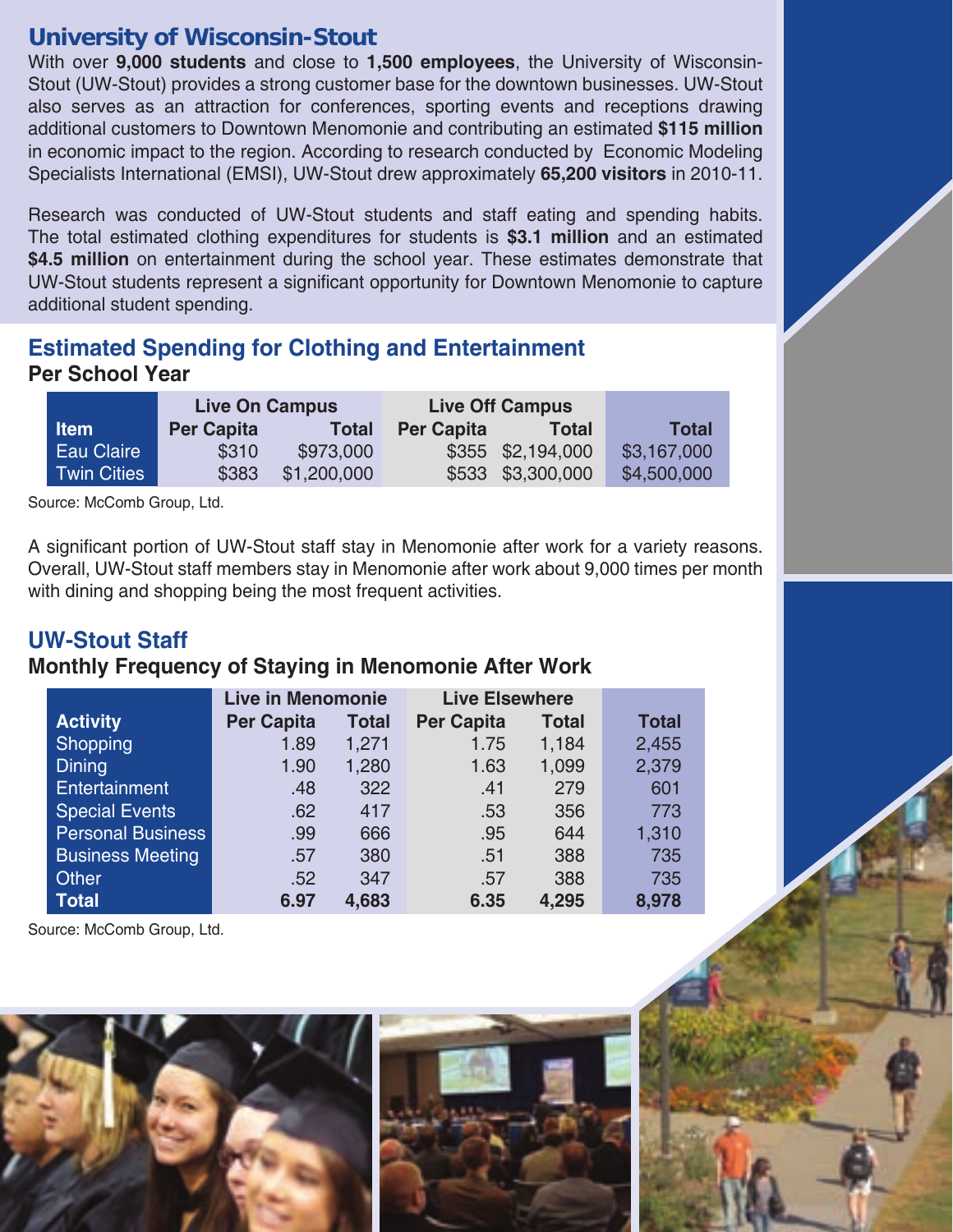### **DOWNTOWN MENOMONIE MARKET DRAWS**

Menomonie is a thriving community with growing employment in west-central Wisconsin. Factors that support additional retail development in Menomonie include:

- $\odot$  Menomonie's Downtown trade area population was estimated at 40,987 in 2011 and is projected to increase to about 43,441 in 2016.
- $\odot$  Downtown trade area households are estimated at 15,211 in 2011 and area expected to increase to about 16,142 in 2016, a growth rate of 1.2 percent annually.
- $\bullet$  Average 2011 household income in the Downtown trade area was estimated at \$62,989 and is estimated to be \$70,479 in 2016.
- $\odot$  Due to physical barriers created by the Red Cedar River and Lake Menomin, one-half of Downtown trade area shoppers must pass through downtown Menomonie to reach the I-94 shopping area on North Broadway.
- $\odot$  UW-Stout, which had a 2012 fall enrollment of 9,247 undergraduate and graduate students and 1,421 staff members, has a significant impact on downtown retailing.
- $\odot$  UW-Stout students represent a significant market. Estimated nine-month school year clothing purchases are estimated at \$3.2 million and entertainment expenditures are estimated at \$4.5 million based on student surveys.

Menomonie's many economic attributes, trade area population, and UW-Stout student and faculty provide support for expanded retail stores, restaurants, and services.



### **WHAT WE HAVE:**

- 38 service businesses 26 restaurants/taverns/coffee shops 24 retail stores
- 5 financial institutions
- 3 antique stores
- 1 grocery/food co-op
- 1 pharmacy

Mabel Tainter Center for the Arts Scenic Lake Frontage Veterans Memorial Park 3 state highways 521 public parking spaces

### **WHAT WE NEED:**

Informal surveys indicate we need: Breakfast/Diner style restaurant Variety store Café with homemade food, desserts and pastries Bagel shop Gift store Hardware store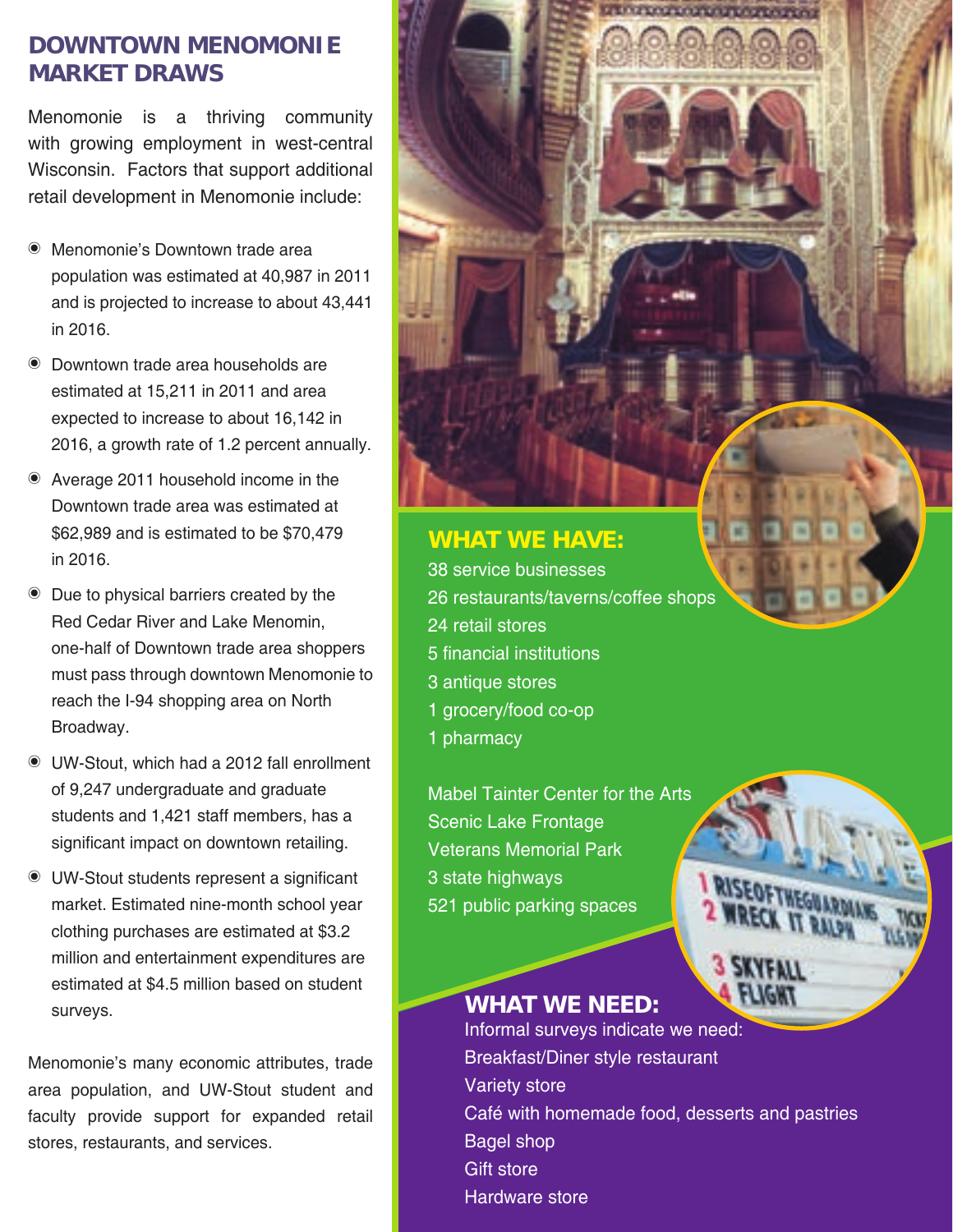